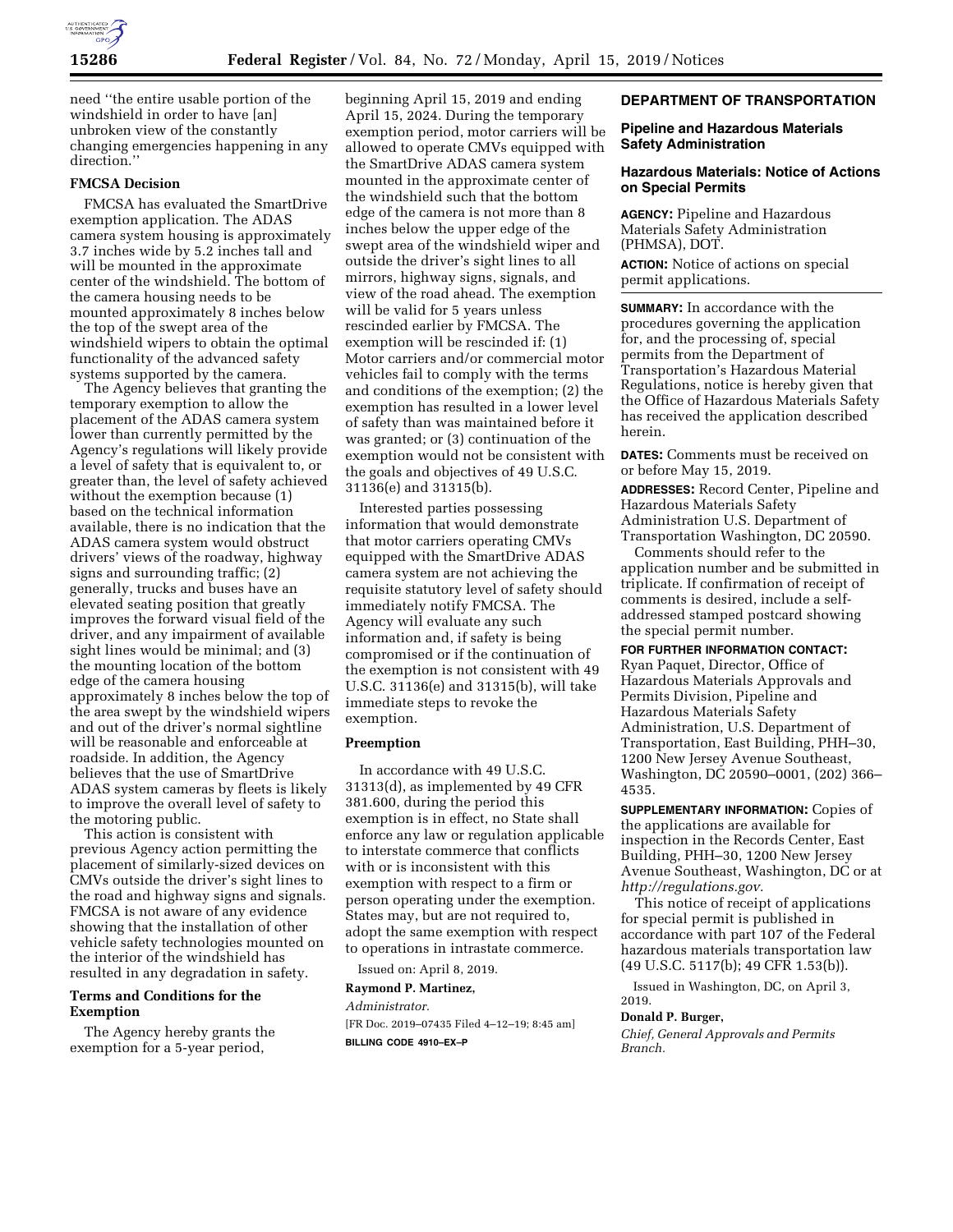| Application<br>No.                  | Applicant                                                                                                      | Regulation(s)                                                              | Nature of the special permits thereof                                                                                                                                                                                                                                               |  |  |  |
|-------------------------------------|----------------------------------------------------------------------------------------------------------------|----------------------------------------------------------------------------|-------------------------------------------------------------------------------------------------------------------------------------------------------------------------------------------------------------------------------------------------------------------------------------|--|--|--|
| <b>Special Permits Data-Granted</b> |                                                                                                                |                                                                            |                                                                                                                                                                                                                                                                                     |  |  |  |
| 8757-M                              | MILTON ROY, LLC                                                                                                | 173.201(c), 173.202(c),<br>173.203(c), 173.302a(a)(1),                     | To modify the special permit to authorize the addition of weld-<br>ed lower pressure cylinders in addition to the seamless cyl-                                                                                                                                                     |  |  |  |
| 10232-M                             | ITW SEXTON INC                                                                                                 | 173.304a(a)(1), 180.205.<br>173.304(d), 173.306(j),<br>173.167.            | inders already authorized.<br>To modify the special permit to authorize the use of a dif-<br>ferent proper shipping name for an existing hazmat.                                                                                                                                    |  |  |  |
| 10788-M                             | BEVIN BROS MANUFAC-<br>TURING COMPANY.                                                                         | 173.302(a)                                                                 | To modify the special permit to authorize brazing or welding<br>of foot ring attachments to cylinders proceeding pressure<br>testing.                                                                                                                                               |  |  |  |
| $11646 - M$                         | BAKER PETROLITE LLC                                                                                            | 172.203(a), 172.301(c),<br>177.834(h).                                     | To modify the special permit to authorize additional Class 3,<br>6.1, 8 and 9 hazmat.                                                                                                                                                                                               |  |  |  |
| 15146-M                             | CHEMTRONICS INC                                                                                                | 173.304(d), 172.200, 172.500,<br>172.400.                                  | To modify the special permit to authorize the use of the lim-<br>ited quantity marking.                                                                                                                                                                                             |  |  |  |
| 16394-M                             | CELLCO PARTNERSHIP                                                                                             | 173.185(f), 172.600, 172.400a,<br>172.200, 172.300.                        | To modify the permit to bring the permit provisions in line with<br>regulatory citations.                                                                                                                                                                                           |  |  |  |
| 16413-M                             | AMAZON.COM, INC                                                                                                | 172.301(c), 173.185(c)(1)(iii),<br>173.185(c)(3)(i).                       | To modify the special permit to authorize an additional mode<br>of transportation (rail).                                                                                                                                                                                           |  |  |  |
| 20288-M                             | DEPARTMENT OF DEFENSE<br>(MILITARY SURFACE DE-<br>PLOYMENT & DISTRIBU-<br>TION COMMAND).                       |                                                                            | To modify the special permit to authorize civilian as well as<br>military personnel to carry on 2 CUPS units.                                                                                                                                                                       |  |  |  |
| 20351-M                             | ROEDER CARTAGE COM-<br>PANY, INCORPORATED.                                                                     | 180.407(c), 180.407(e),<br>180.407(f).                                     | To modify the permit to authorize additional tanks for dedi-<br>cated transportation of authorized hazmat.                                                                                                                                                                          |  |  |  |
| 20378-M                             | LG CHEM                                                                                                        |                                                                            | To modify the special permit to authorize fiberboard boxes as<br>outer packaging.                                                                                                                                                                                                   |  |  |  |
| 20391-M                             |                                                                                                                | Hexagon Purus LLC    173.301(f), 173.302(a)                                | To modify the special permit to authorize an alternative<br>mounting to the required one that cylinders must be perma-<br>nently mounted inside of framing that is designed, marked<br>and approved in accordance with the International Conven-<br>tion for Safe Containers (CSC). |  |  |  |
|                                     | 20511-M    ARMOTECH s.r.o    107.807(b)(1), 173.301(a)(1),                                                     | 173.302(f)(1), 173.302(f)(2),<br>178.71(q), 178.71(t).                     | To authorize new and additional 2 and 5 inch cylinders.                                                                                                                                                                                                                             |  |  |  |
| 20511-M                             | ARMOTECH s.r.o    173.302(a)(1), 173.302(f)(1)                                                                 |                                                                            | To modify the special permit to authorize three new cylinders.                                                                                                                                                                                                                      |  |  |  |
| 20635-N                             | FAR RESEARCH, INC                                                                                              |                                                                            | To authorize the transportation in commerce of 4BW cyl-<br>inders used exclusively for trimethylchlorosilane to be vis-<br>ual inspections per CGA C-6 in lieu of periodic hydrostatic<br>testing.                                                                                  |  |  |  |
|                                     |                                                                                                                |                                                                            | To authorize the transportation in commerce of lithium bat-<br>teries exceeding 35 kg by cargo-only aircraft.                                                                                                                                                                       |  |  |  |
| 20806-N                             | JAGUAR TEXAS VALVE AND<br><b>INSTRUMENTS, LLC.</b>                                                             | 173.302a(a)(1), 173.304a(a)(1)                                             | To authorize the manufacture, mark, sale, and use of non-<br>DOT specification nickel copper alloy 400 cylinders.                                                                                                                                                                   |  |  |  |
| 20808-N                             | INNOPHOS, INC                                                                                                  |                                                                            | To authorize the transportation in commerce of UN 1A1<br>drums containing polyphosphoric acid in quantities that ex-<br>ceed the maximum mass authorize for steel drums.                                                                                                            |  |  |  |
| 20829-N                             | JAPAN AEROSPACE EXPLO-<br>RATION AGENCY.                                                                       |                                                                            | To authorize the transportation in commerce of a non-DOT<br>pressure vessel described as a JEM-Tissue Equivalent<br>Proportional Chamber (J-TEPC) (radiation detector box).                                                                                                         |  |  |  |
| 20837-N                             | DEPARTMENT OF THE<br><b>ARMY (MILITARY SUR-</b><br><b>FACE DEPLOYMENT &amp;</b><br>DISTRIBUTION COM-<br>MAND). |                                                                            | To authorize the transportation in commerce of low produc-<br>tion lithium ion batteries contained in equipment in a spe-<br>cial packaging aboard cargo-only aircraft.                                                                                                             |  |  |  |
| 20840-N                             | YORK SPACE SYSTEMS LLC                                                                                         | $173.185(a)(1)(i)$ ,<br>173.185(a)(1)(ii).                                 | York Space Systems is intending to ship a satellite that con-<br>tains Low Production Lithium Ion Batteries tested to the<br>Manual of Tests and Criteria, part III sub-section 38.3.                                                                                               |  |  |  |
| <b>Special Permits Data-Denied</b>  |                                                                                                                |                                                                            |                                                                                                                                                                                                                                                                                     |  |  |  |
| 20612-M                             | WILCO MACHINE & FAB, INC                                                                                       | $178.345 - 7(a)(1)$ , $178.345 - 3(a)$                                     | To modify the special permit to remove the annual testing re-<br>quirement for some specific tanks.                                                                                                                                                                                 |  |  |  |
| 20791-N                             | LINDE GAS NORTH AMER-<br>ICA LLC.                                                                              | 172.203(a), 172.301(c),<br>173.302a(b), 180.205.                           | To authorize the transportation in commerce of DOT 3AL cyl-<br>inders that have been visual inspected per CGA C-6 is<br>performed in lieu of the specified internal visual examina-<br>tion and hydrostatic pressure test for DOT 3AL alloy 6061<br>cylinders.                      |  |  |  |
| Special Permits Data-Withdrawn      |                                                                                                                |                                                                            |                                                                                                                                                                                                                                                                                     |  |  |  |
| 16011-M                             | AMERICASE, LLC                                                                                                 | 173.185(f), 172.500, 172.600,<br>172.700(a), 172.200,<br>172.400, 172.300. | To clarify that suspected damaged, defective or recalled lith-<br>ium batteries can be transported according to the permit.<br>(modes 1,2,3).                                                                                                                                       |  |  |  |